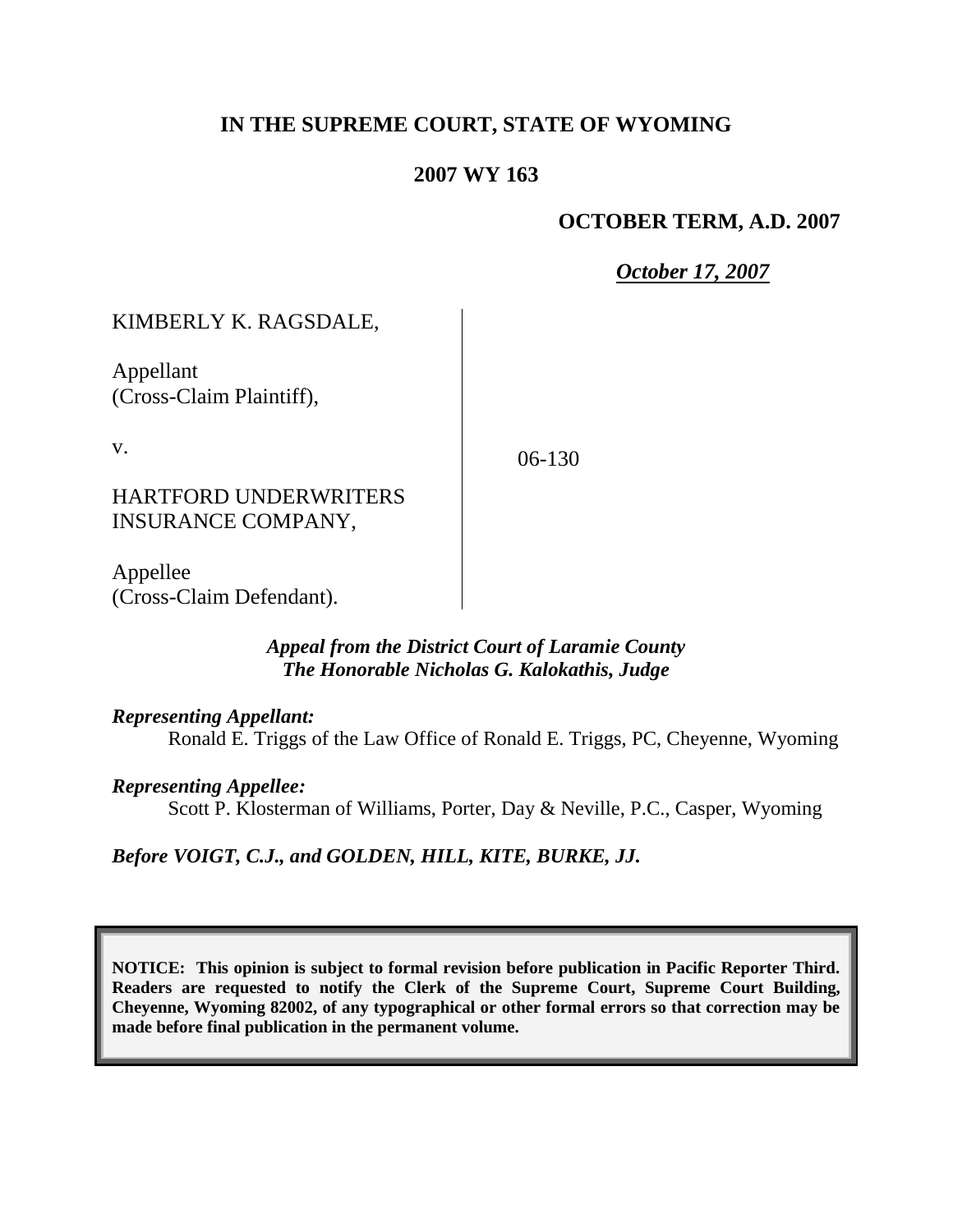### **GOLDEN**, Justice.

[¶1] Kimberly Ragsdale was involved in an automobile accident with an uninsured motorist. At the time of the accident, Ragsdale was covered under a personal automobile insurance policy issued by The Hartford Underwriters Insurance Company. Ragsdale received \$45,000 from The Hartford for her bodily injury and uninsured motorist claim under the policy and another \$30,000 from a settlement with a third party in an independent suit arising out of the accident. The Hartford asserted a subrogation claim for the entire \$30,000 settlement amount. Ragsdale objected, and the instant action ensued. The district court granted summary judgment to The Hartford on its subrogation claim, awarding The Hartford the entire \$30,000.

[¶2] After the summary judgment order was entered, Ragsdale filed what she titled a "Motion to Alter or Amend Pursuant to Rule  $59(e)$ , W.R.C.P."<sup>1</sup> In the motion Ragsdale argued the district court had misconstrued the law in refusing to allow her to at least retain the reasonable litigation expenses she incurred in generating the \$30,000 settlement proceeds. The district court denied her motion. Ragsdale then appealed both the grant of summary judgment in favor of The Hartford and the denial of her "Motion to Alter or Amend<sup>"</sup>

[¶3] This Court finds Ragsdale's "Motion to Alter or Amend" did not comply with W.R.C.P. 59(e). Consequently, the motion did not toll the time for filing the notice of appeal. Ragsdale's delay in filing her notice of appeal until after the entry of the order denying her "Motion to Alter or Amend" resulted in her notice of appeal not being filed within thirty (30) days of the entry of the appealable order – the order granting summary judgment to The Hartford – as required by W.R.A.P. 2.01(a).<sup>2</sup> The failure to timely file a notice of appeal deprives this Court of jurisdiction to hear the appeal. W.R.A.P. 1.03.<sup>3</sup> Because this Court never acquired jurisdiction over this appeal, this appeal is dismissed.

<sup>2</sup> Rule 2.01(a) states in pertinent part:

 $3$  Rule 1.03 states in pertinent part:

The timely filing of a notice of appeal, which complies with Rule  $2.07(a)$ , is jurisdictional.

 $1$  W.R.C.P. 59(e) states:

<sup>(</sup>e) *Motion to Alter or Amend Judgment*. -- Any motion to alter or amend a judgment shall be filed no later than 10 days after entry of the judgment.

<sup>(</sup>a) An appeal from a trial court to an appellate court shall be taken by filing the notice of appeal with the clerk of the trial court within 30 days from entry of the appealable order . . . .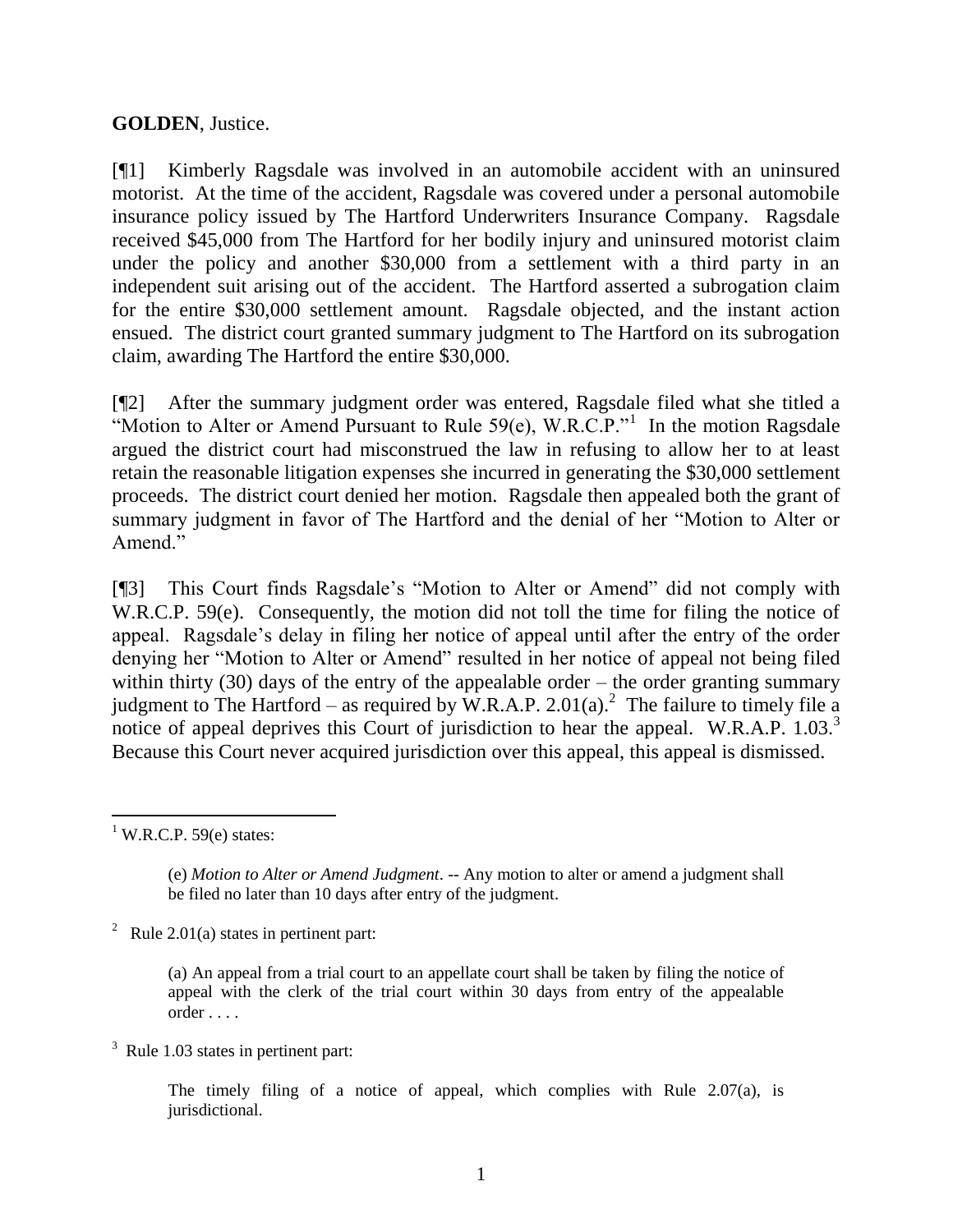#### **DISCUSSION**

[¶4] This Court is obligated to ensure it has jurisdiction over every appeal coming before it. *Birkle v. State ex rel. Wyoming Workers' Safety and Compensation Div*., 2007 WY 9, ¶ 2, 150 P.3d 187, 189 (Wyo. 2007); *Plymale v. Donnelly*, 2006 WY 3, ¶ 4, 125 P.3d 1022, 1023 (Wyo. 2006); *Paxton Resources, L.L.C. v. Brannaman*, 2004 WY 93, ¶ 17, 95 P.3d 796, 802 (Wyo. 2004). In this appeal, the decisive issue is the categorization of Ragsdale's "Motion to Alter or Amend." With the exception of motions denominated as motions for reconsideration, which are automatically void, this Court looks to the substance of a motion in order to determine the appropriateness of the motion. *See Plymale*, ¶ 6, 125 P.3d at 1024; *Morehouse v. Morehouse*, 959 P.2d 179 (Wyo. 1998); *Sherman v. Rose*, 943 P.2d 719, 721 (Wyo. 1997).

[¶5] As noted above, in her "Motion to Alter or Amend" Ragsdale requested the district court alter or amend its order on summary judgment to reflect that she was entitled to retain out of the \$30,000 settlement funds reasonable expenses incurred in prosecuting her claim against the third party. A Rule 59(e) motion is only appropriate if one of three grounds exists: 1) the availability of new evidence not previously available; 2) an intervening change in controlling law, or 3) the need to correct a clear error of law or to prevent manifest injustice. *Dudley v. Franklin*, 983 P.2d 1223, 1227 (Wyo. 1999); *Morehouse* 959 P.2d at 181; *Sherman*, 943 P.2d at 721. It is not a mechanism to relitigate issues that the court has already decided, nor should parties make additional arguments which should have been made before judgment. *Sherman*, 943 P.2d at 721.

[¶6] The record reveals that Ragsdale presented to the district court the same argument as she presented in her "Motion to Alter or Amend" in both her memorandum of law in opposition to The Hartford's motion for summary judgment and during oral argument at the hearing on the same. The main case relied upon by Ragsdale in her "Motion to Alter or Amend" is *Iowa Nat'l Mut. Ins. Co. v. Huntley*, 78 Wyo. 380, 328 P.2d 569 (Wyo. 1958), in which this Court, in granting a subrogation claim but allowing the insured to retain reasonable costs of litigation, stated:

> In the Pennsylvania case above mentioned [*Illinois Automobile Ins. Exch. v. Braun,* 280 Pa. 550, 124 A. 691, 692, 36 A.L.R. 1262 (Pa. 1924)], the court held that the insured was not entitled to deduct from the amount recovered any attorney's fee or expenses. We hardly think that to be just. It is said in Annotation, 36 A.L.R. 1267, 1270:

> > The general rule is that the insured may retain out of the fund recovered from the wrongdoer, after the payment of the policy, the costs and reasonable expenses incurred in the litigation, for it would be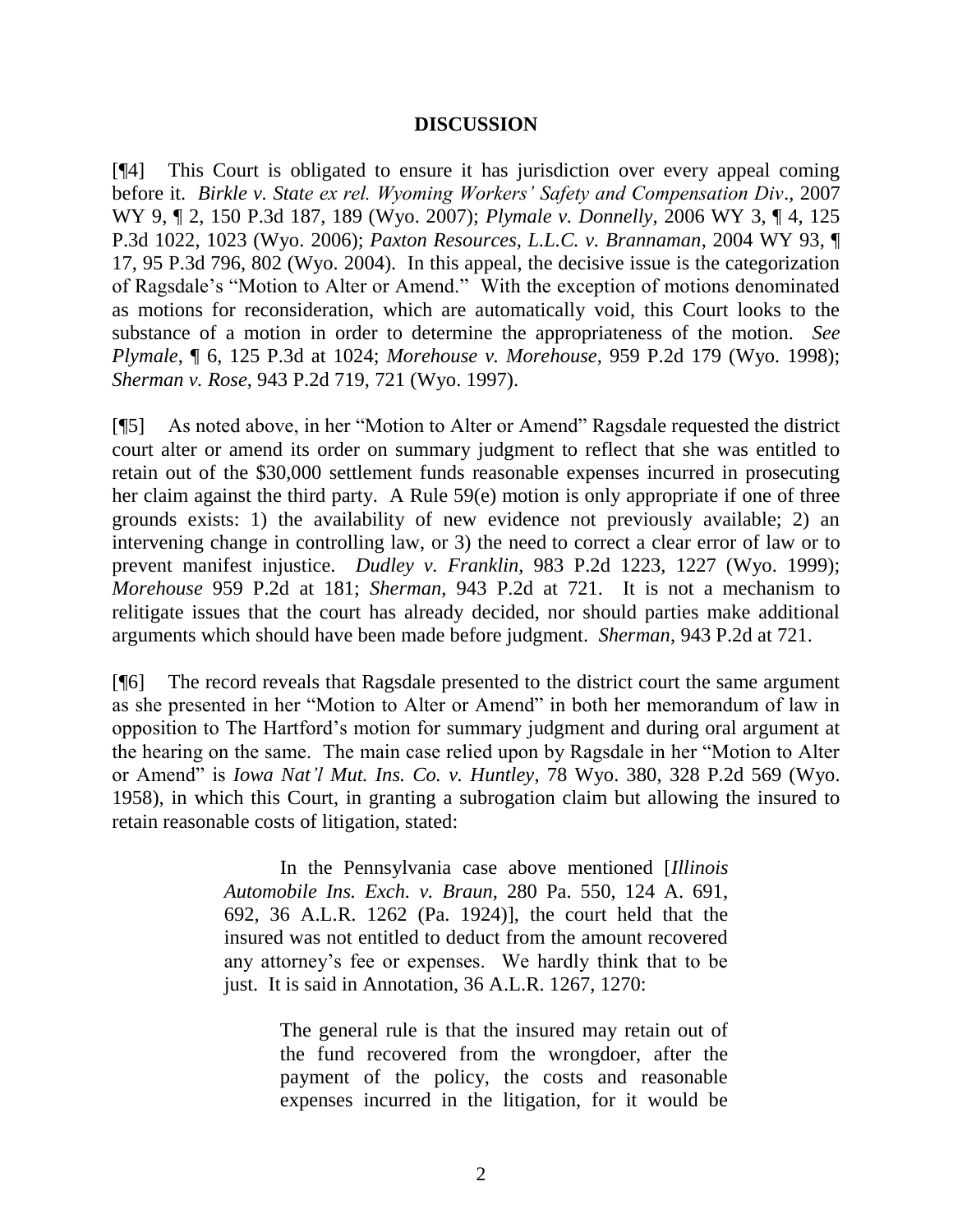unjust to require him to incur expenses for the recovery of money for the benefit of the insurer, without being allowed to reimburse himself.

Furthermore, Welch [the agent of the insurance company] agreed that an attorney's fee should be paid.

*Huntley*, 78 Wyo. at 394-95, 328 P.2d at 575. In her memorandum of law in opposition to The Hartford's motion for summary judgment, Ragsdale stated:

> Assuming *arguendo* that the Hartford is entitled to a subrogation for amounts it paid to Ragsdale, those amounts must be reduced by attorney fees, costs and disbursements. The Hartford is not entitled to 100% reimbursement.

> Since 1958, the Wyoming Supreme Court has adopted the rule that, "… the insured may retain out of the fund recovered from the wrongdoer, after the payment of the policy, the costs and reasonable expenses incurred in the litigation, for it would be unjust to require him to incur expenses for the recovery of money for the benefit of the insurer, without being allowed to reimburse himself," *Iowa Nat'l Mutual Ins. Co. v. Huntley*, 328 P.2d 569 (Wyo. 1958), at 395 [sic], citing Annotation, 36 A.L.R. 1267, 1270. . . . This is the lead case in Wyoming on this issue and has not been overturned in the last 47 years.

Memorandum at 16-17. At the hearing on The Hartford's motion for summary judgment, Ragsdale's attorney argued:

> Moreover, Your Honor, there is clear law that this Court has applied many times in my experience that deals with the requirements of the *Iowa Mutual Insurance Company* [sic] case. A subrogor cannot recover more than they are [sic] insured recovers. Their insured recovers a dollar amount less the attorney's fees, costs, and disbursements.

[¶7] As is obvious, what Ragsdale titled a Rule 59(e) motion was nothing more than a motion to reconsider. "When a motion to alter or amend a judgment does not articulate a new ground which could not have been brought during the action and upon which the trial court should utter a different ruling, then it is, in essence, a motion to reconsider."